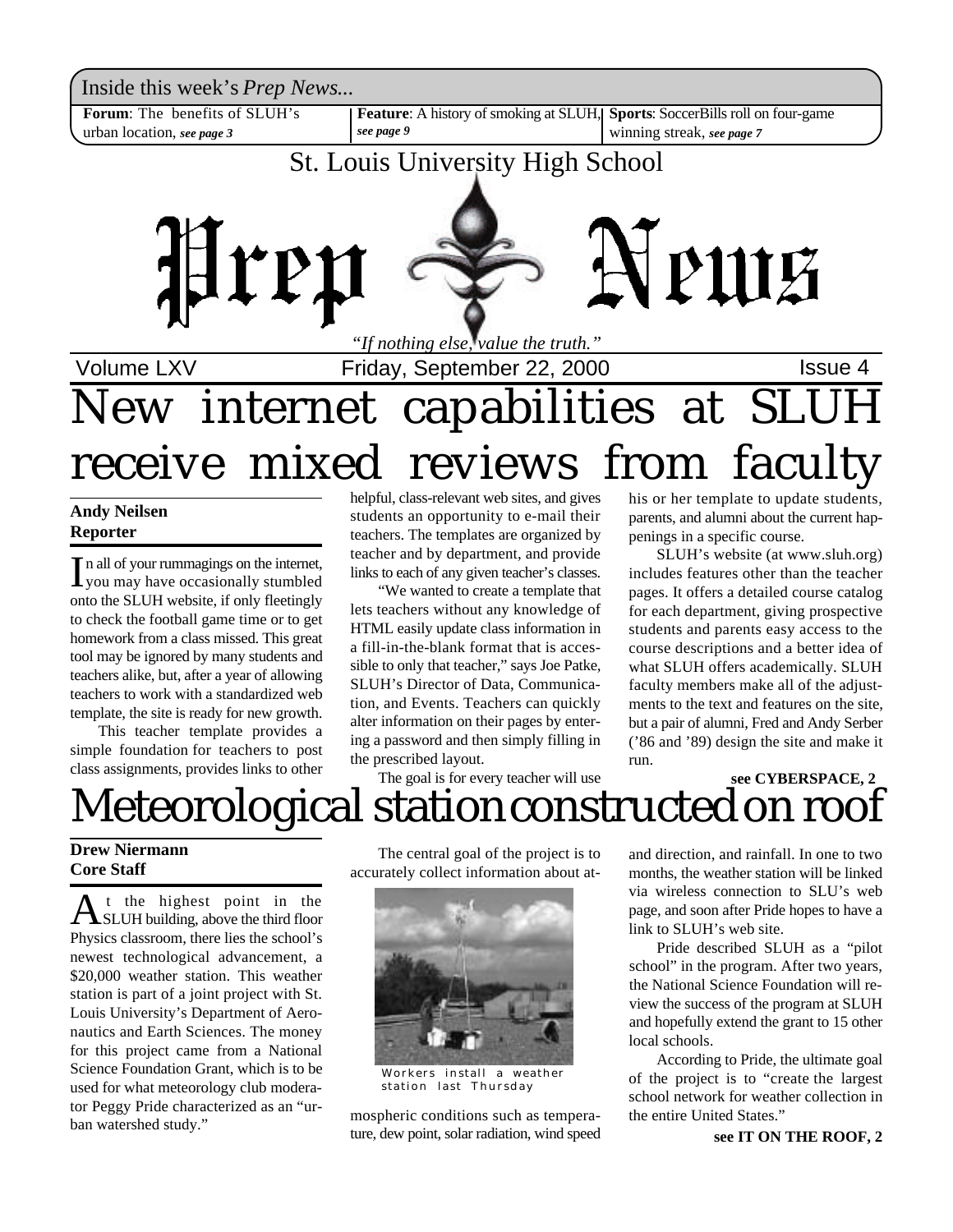### 2<br>**News** September 22, 2000 CSP looks forward to expanded program, increased reflection in 2000-'01 service.

#### **Andrew Ivers Assistant Editor**

Tutoring grade school children, serv-<br>ing the elderly, and aiding city parutoring grade school children, servishes: these are just a few of the ways students can get involved in the Community Service Program (CSP) this year. Under the new leadership of science teacher Patrick Zarrick and his assistant moderators, theology teacher Bill Sheahan, S.J.—who has two years of experience from a neighborhood restoration project in Kansas City—and English teacher Adam Conway, CSP hopes to retain the successful programs of past years as well as expand the service possibilities available to Jr. Bills in the future.

"This year is going to be an exploratory year," said Zarrick. Many new opportunities have been introduced, like working with the elderly; with foreign refugees to the St. Louis area; with the neighborhood surrounding SLUH, which includes St. Cronan's parish; and with the parishes of the North City like Visitation, St. Ann, and Holy Trinity. CSP will also try to incorporate a family service program and a father/son program this year.

Sheahan, who is focusing on working with the elderly and immediate neighborhood service programs, explained that

### IT ON THE ROOF

#### (from 1)

SLUH was chosen for the project because of their interaction with St. Louis University and professors such as Ben Able, who recommended SLUH for the project. The club often visits meetings of the AMS and the National Weather Service. Former club president Mark Emanuel, who is now studying meteorology at SLU, is another major link between between SLUH and SLU.

Pride said that several science teachers—namely chemistry teachers—have CSP needs "to take into account all the different populations we serve." Regarding new programs, Sheahan said the program is still open to new ideas.

In addition to the new programs, CSP will continue serving such organizations as Karen House, Our Little Haven, tutoring at Loyola Academy grade school, and Habitat for Humanity. The Program will also participate in Cardboard Castles, a homeless simulation, again this year.

Zarrick explained that moderators are "aggressively making contacts to open up opportunities for the lads."

 CSP also hopes to "enhance the reflection component of (the) service...(and) work closely with Campus Ministry" says Zarrick. "We just don't do the work and then forget about it."

Pastoral director Robert Garavaglia will aid CSP in organizing spiritual activities which relate to the service. Although these ideas are still preliminary, Garavaglia foresees the program as a way to "bridge (CSP) and the Pastoral Department."

One goal is to "present new opportunities for students throughout (their) freshman, sophomore, and junior years as part of CSP, but they become a precursor for the Senior Project experience," says Garavaglia. Some of this goal has been realized in last year's freshman day of service and this year's sophomore day of

A second goal is to incorporate reflection into class and all spiritual activities. Garavaglia suggested the possibility of incorporating journals that each student could use in theology class, at projects, and during retreats. They could make a kind of "social analysis," he says. A student could reflect on what he has done, how it made him feel, and what questions it has answered or aroused.

Sheahan says participants can "reflect on how service impacts (them) as people of faith. The gifts of the people whom we serve are (given) to us; they bring God to us."

This spiritual direction could help CSP achieve the overall goal of making "community service integral to the SLUH experience...(and to) provide some variety of that service," Garavaglia concluded.

Over the next few months, CSP will begin to put its plans into action. There will be an Our Little Haven orientation meeting on Oct. 6 and a day of service with Operation Bright Side in Forest Park on Oct. 14; tutoring opportunities should become available within the next two weeks.

"We're strongly encouraging all faculty and students to get involved in as many or as few (service activities) as they like," said Zarrick. "We are very very open to participation. (And) we'll take guys whenever they're available."

expressed interest in the project. One idea that has been discussed is collecting rainwater to be analyzed in the chemistry classes. SLU already has plans to collect rainwater, which will then be sent to their labs for chemical testing. These tests will hopefully show what chemicals are in the water and where the water originated from.

The Meteorology Club is now involved in the National Weather Service's snow and rain network, which reports precipitation to the NWS on a regular basis. Pride described the new station as having a "highly advanced computer software program which stores and graphs data." She said that the new software will make the reporting of data much more accurate and simple.

For anyone interested in joining the Meteorology Club, there will be a meeting in the first week of October. Pride described the club "as an excellent application of our science classes into real everyday situations."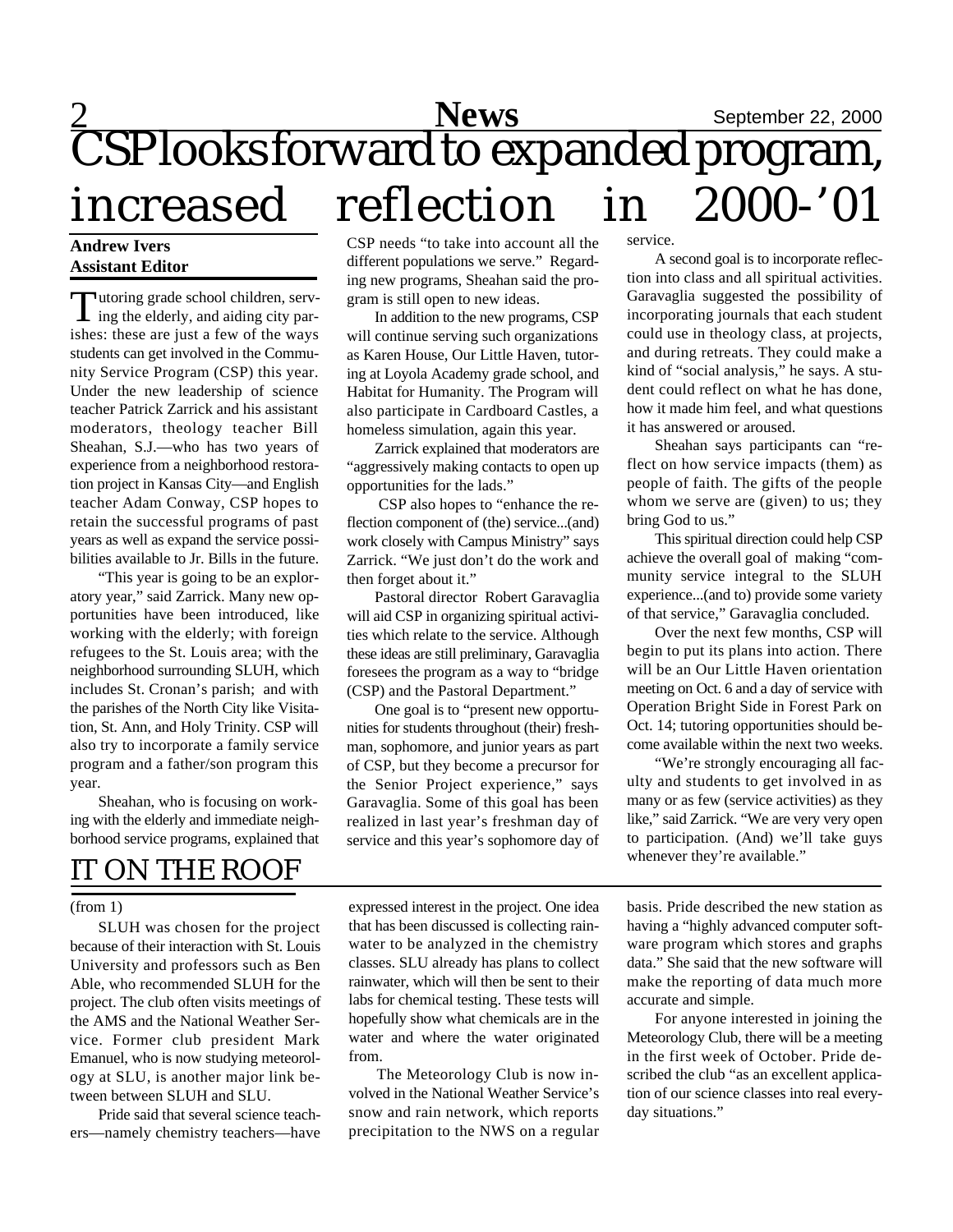Few would argue the point that St. Louis U. High is a unique institution in St. Louis: for its Jesuit standards of academic excellence, for its great tradition, and for the diversity of the students it draws. But perhaps one of the most unique and vital aspects of our school is often overlooked. For over one hundred years now, SLUH has maintained its location at the unglamorous yet exciting corner of Oakland and Kingshighway, stubbornly staying in the heart of the city even when most of its students had relocated to the county. Beginning a new millenium at SLUH, we as students should be more thankful than ever of this metropolitan stability and the opportunities it has afforded us all.

Most of us take it for granted that SLUH has always occupied the Backer Memorial building and always will, but in the last forty years alone, at least two major, space-related problems have needed quick solutions lest SLUH be forced to consider a move westward.

 In the late sixties, SLUH was forced to turn down so many worthy applicants due to space considerations that rumors swirled about a new site in west St. Louis County. A new school building was indeed constructed on this location, but fortunately for all of us, it was occupied by the new DeSmet High.

In the early 1980s, the lack of student parking was a huge problem, as more and more students began to drive to school. Neighbors were upset that their streets were filled with students' cars, and it seemed unlikely that SLUH could expand any further. However, this concern was resolved when the residential blocks around our school were purchased, allowing for the construction of the student parking lot.

The concerns over SLUH's location were put to permanent rest in 1991, when the SLUH board of trustees made official what had been apparent for years: SLUH was committed to staying within the city of St. Louis. The news did not create much of a stir at the time, as most people viewed the decision as a given, but looking back ten years later, we should realize how this commitment benefits us all.

If no other positive leaps to mind, the school's central location certainly allows for a geographical, if not always ethnic, diversity which a school like DeSmet cannot hope to achieve. Students from north, south, and west St. Louis County; from the city; from Illinois; and even from Pacific, MO can gather at one school because it is close to the geographical center of the region.

Like it or not, some prejudice does exist between city kids

and their county counterparts. Even if this misunderstanding merely results in a tendency to stereotype everyone west of Skinker as a preppie or everyone in the south city area as a hoosier, a high school which mixes students from a diverse area helps to break down these misconceptions.

If you can look at the bigger picture, SLUH's loyalty to the city of St. Louis has an even more important impact. Anyone who has ever been to a truly large city like New York or Chicago, or even San Francisco, can see that our downtown is not healthy. When is the last time you ventured into the inner city for any reason other than a major sporting event?

While it would be ludicrous to claim that the stability of SLUH could have any visible effect in the revitalization of the downtown region, it's not ridiculous to suggest that staying put has at least impacted the situation in a positive manner, by regularly drawing middle-class, suburban teenagers into the city. If even a few of these students grow up to consider buying an urban home because of their positive experience at SLUH, if just a few misconceptions about the city are shattered, then our school has made a real contribution, one our city dearly needs.

These benefits should not cloud the fact that there are drawbacks to our location which have yet to be resolved. Security, for example, is still an important issue. Just two weeks ago, two more cars were vandalized on the student parking lot, suffering broken windows and some minor property theft. Obviously, crime cannot be prevented completely, but a plan for creating a safer school without resorting to a lock-down-style campus must be formulated. And, of course, space concerns are also an issue, but with the Vision 2000 plan for expansion discussed two weeks ago, we have a long-term plan in the works to deal with this perennial problem, hopefully in a spirit of cooperation with the surrounding community.

The ideal function of a metropolitan downtown area should be to encourage residents of the city and outlying areas to converge in a cultural and economic center, a function which the city of St. Louis has struggled to perform for many years. However, on a smaller scale, SLUH plays this very role by drawing a diverse population to a central corridor, a region with ready access to everything from the Science Center to Busch Stadium to Forest Park. While SLUH's location is certainly not perfect, it represents a vitality which benefits the city as much as the students who experience it.

### Gau examines Radio Station LETTERS TO THE EDITOR

To the Editors:

As I walk through the halls of this fine academic institutuon (the best high school in the state, wait, in the country, wait, in the world!) day after day, dozens of students (four) come up to me and ask me, "Mike, man, what's going on with the Pulse?" (of course they meant to ask me "who let the Bills out?" So I tell

them, "this is going to be a great year for the Pulse," (I avoid answering the question) and hurry off to class.

**see GAU, 7** In all actuality, this should be a great year for the Pulse. We plan to broadcast 24/7, with shows by SLUH students from 7:00 a.m. straight through until 4:30 p.m. The remainder of the time,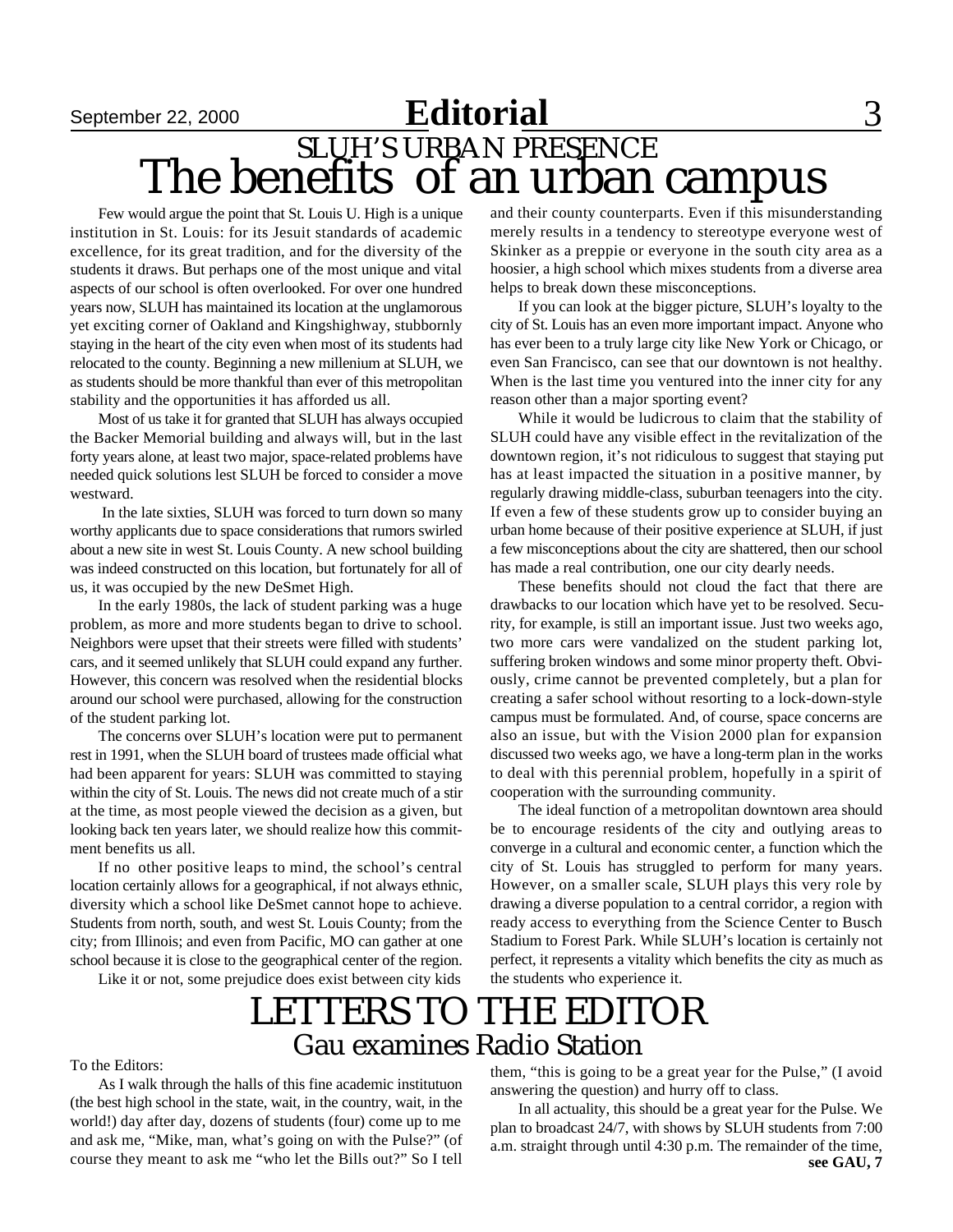# 4 **News** September 22, 2000

#### **Drew Niermann and Ben Gray Core Staff, Reporter**

This past summer the OEC continued<br>its tradition of rowdy mountain bikhis past summer the OEC continued ing and backpacking, embarking on yet another rugged trip to the deserts of Utah and the towering mountains of Colorado.

In late August, ten OEC members and club moderator Patrick Zarrick flew from St. Louis to the entertainment capitol of the world, Las Vegas, where they met their guide, Big Dave Woorley. After all the gear was loaded on top of the beastly 15 passenger van, the club members began a two-hour drive to Cedar City, Utah, where they would spend the night in anticipation of the epic rides they would encounter in the days to come.

For the next four days the club mountain biked through several different locations in Utah, including the Bryce Canyon area and the Brian Head ski area. On the first day, the club rode the Virgin River Rim Trail, which has been featured in several outdoor publications.

According to sophomore Greg Stahl, "The first day's ride was grueling; we spent a lot of time climbing, but I feel it helped us get acclimated to the altitude and made the other three days a lot easier." The club pedaled up several miles, feeling the pains in their legs; however, they were reassured by Zarrick that "pain is weakness leaving the body."

The second day the club rode on what club member Ryan Oldani called "one of the most technically challenging trails I have ever ridden, and although there were some punishing climbs, the downhills made it worthwhile."

The trail weaved up and down for several miles through the sandy desert. They crossed the creek several times, which caused several minor spills, but nothing major happened. After about 20 miles of riding, the club returned to camp.

Early in the afternoon the club made its way to Bryce Canyon National Park. At the park, the club hiked five miles through the famous Hoodoos, which are huge spires of rock caused by erosion.

OEC treks the Rocky Mountains "We felt like minorities; for every one American there were at least ten Europeans," said club member Matt Snively. The **News**

club enjoyed the magnificant scenery as well as the first flush toilets they had seen in two days. Early in the morning, the club ven-

tured to the Brian Head Ski Resort, where they would spend the following two days on primarily downhill trails. The club rode on the world-famous Left Fork of



OEC members take in the view Bryce Canyon

Bunker Creek trail, which has been rated in the top seven trails in North America. The club was shuttled to the top, where they had to wait out an imposing storm that was approaching the peak. After the cool sprinkle, the club blazed through the technical downhill. According to senior Ben Gray, "The trail was an awesome finish to the four days; it was like nothing I have ever ridden before." After the ride, the DownHillBills cooled off in a local spring before their long drive to the city of Telluride, Colorado, where the second leg of their trip would begin.

As the bikers made the transition from extreme mountain biking to awesome hiking, many changes occurred as the trekkers lost their bikes and gained new companions: the Murphy family and Tyler Lucas.

The second leg of the trip began as the MountainBills lugged their 60-pound packs 4 miles striaght up, over 2,500 vertical feet, to their base camp. After reaching base camp they feasted on dehydrated turkey and set in for the night, preparing themselves for the monstrous journey that lay ahead of them.

At 7:30 the next morning, brighteyed and ready to go, the Jr. Bills and

company left to tackle the mountain in the bitter cold, carrying only their water and lunch. The trek was roughly seven miles each way, beginning at 11,000 and topping off at 14,175 feet.

The TrekBills started off climbing over 1,500 vertical feet, along miles of switchbacks, which eventually led to the pass. From the pass they could see the summit, so close, yet so far away. Little did the PeakBills know, but the summit was still three hours away.

Soon after they left the pass they made their way up the steep summit, dodging boulders and other climbers. They ascended up what club member Drew Niermann called "a vertical wall of boulders taller than the arch."

Glory was finally reached as they pulled themselves up the final boulder, giving way to the summit. They could feel victory as they looked out over the vast openings in every direction. There they dedicated their trek to the memory of Brian Murphy. To their dismay, however, the glory could only last so long due to the approach of menancing storms.

Exhausted and out of water, the MountainBills began the long, strenuous journey back down the mountain, but nothing was too hard for them. Some Jr. Bills, using their cunning and intellect, decided to attempt to slide down the mountain on their feet. Very soon did these intelligent souls find that it was extremely hard to stop, especially when the mountain continues descending for another thousand feet or two. Thus, after they had sent a few large boulders careening down the mountain at the poor innocent hikers below because of their futile attempts to stop, they decided to take the long way down.

After an easy backpack hike down the mountain the next day, the group met mucho-macho guide Dave with the van. The group was then shuttled back to Telluride, where they spent their last night in the Oak Street Inn.

According to club moderator Patrick Zarrick, "this trip (was) one of the most successful; we did the most advanced biking of any previous trip and we had the least injuries."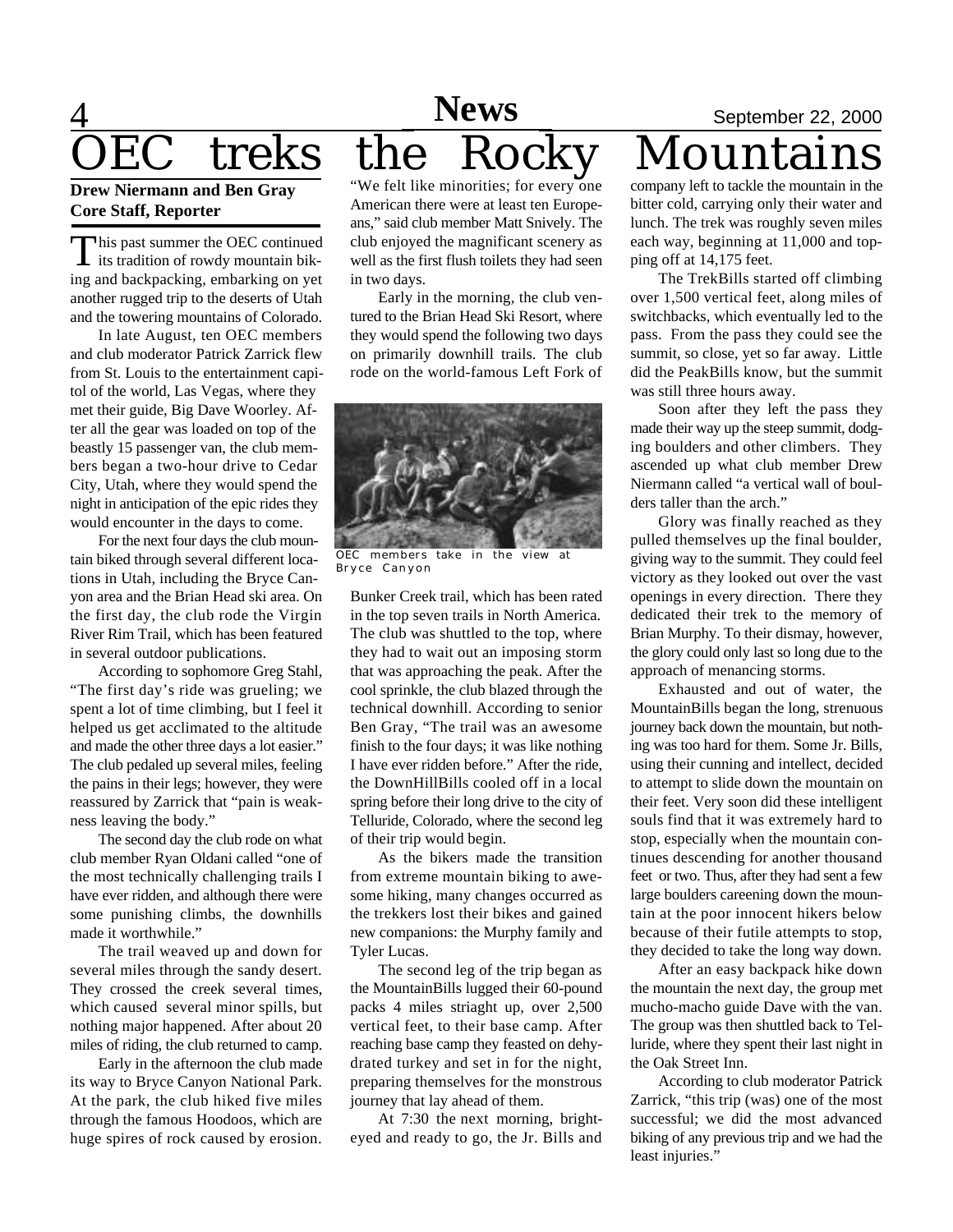#### (from 1)

The one word, however, is used mainly by alumni. Patke said that hits on the site have been concentrated mostly on *Prep News* and *Alumni News* downloading. He believes that if students and teachers try to use the site more frequently, the site will increasingly include student information.

Many teachers, however, have not used this tool at all. Some do not have the time, others prefer physical handouts, and a very small percentage find the format too restricting. Then there are those who are using the internet, but not the SLUH site specifically. Teachers who are starting to develop web pages have yet to get anything finished and up on the web due to the time restrictions of the new school year.

This is not to say that no teachers use the internet as a class aid, however. Some teachers involve internet research as a large part of homework, and some teachers, such as Dan See and Matt Sciuto, have large websites of their own outside of the SLUH site.

"I prefer to use my own website because the template provided on SLUH's website is too rigid for the kind of webpage that I want to have," See said. See hopes that he will soon have a link to his page on SLUH's website so anyone can bring it up from a central location. The art department has also demonstrated departmental success on the internet. Their website, at www.sluh.org/art, features student and teacher art galleries as well as biographies of the art teachers. John Mueller, the head of the art department, is very happy with this well-constructed website. Peter Smith, class of '99, volunteered to construct the website for Mueller.

"Peter did an incredible job; the perspective and the easy use is great. He is very talented," Mueller said. The art website is not linked to the SLUH site yet, but Tim Rittenhouse, the heir to the internet update position, is working to give the art site a link on SLUH's website. Rittenhouse is the first faculty member appointed to this job. More responsibilities will shift

from Patke to Rittenhouse as time goes on under the assumption that a teacher will be able to more effectively update the site because he is around school events with greater frequency.

Peggy Pride, the head of the technology committee, hopes that the web site can develop into a preview of the school's spirit and the various activities that SLUH offers. Teachers have been encouraged to develop individual class pages on the web site, again for student use and help. Pride hoped that the SLUH site could get more publicity so that more students would use it to communicate with their teachers.

There is a sort of circular argument here: students do not use the page because they think teachers do not put anything on their sites, and teachers do not develop their class sites thinking that students will not use the site. "I think many days I would [update the page] for no reason since I think students do not make daily use of the SLUH website," says English teacher Rich Moran. "I would prefer to respond to individual student questions by e-mail."

In terms of large scale changes, Rittenhouse says that SLUH's web page have to wait until next year. "I am still in the research stage, visiting other high school and college websites for ideas," Rittenhouse says. "When I have more ideas for improvements, we will hold meetings with students, faculty, and clubs to determine what changes and additions we can make."

In all of the departments, it seems that most teachers are not currently using the templates that are set out for them; those with aspirations of more complex websites are still working to post their sites on the internet. The teacher template cannot strike a balance between those with immense internet knowledge and those with minimal computer skills. More internet-savvy faculty members post their sites independent of the SLUH site, but still link their pages to the SLUH site.

Though a solution to this problem does not readily present itself, people like Pride and Rittenhouse are continuing to

get more ideas to make the website a more effective resource for students and teachers.



#### **John Neff Reporter**

 $\sum$  hile the question "We have a rifle team?" is a fairly common one heard at SLUH, with a new donation, the program is alive and well.

The Rifle Team and Club received a generous \$5000 donation from the Missouri Friends of the National Rifle Association (MOFNRA) on August 26 at the annual MOFNRA confrence. Michael Barron put in a request for the grant last year; it was finally approved this summer. A lawyer and member of the class of '53, Barron will succeed Martin Hagan, S.J., this year as Rifle Club moderator. The \$5000 check was presented to Hagan, Barron, and William Bresnahan, last year's captain.

A portion of the money will be used to provide the team with new shooting jackets and pants. The majority of the money, however, will be used to install a new lighting system in the range, repaint it, and to make other minor repairs. The current lighting system was installed in 1992, but in recent years many have found that it provides an inadequate source of light for the targets.

"It's just too dark down (by the targets) to see them accurately enough," said junior team member Giles Walsh.

The new system will incorporate about twice as many lights as the current one, and will use higher-power bulbs. The rifle program starts its season September 28; freshman are encouraged to come down to the range that day and sign up to be part of the club.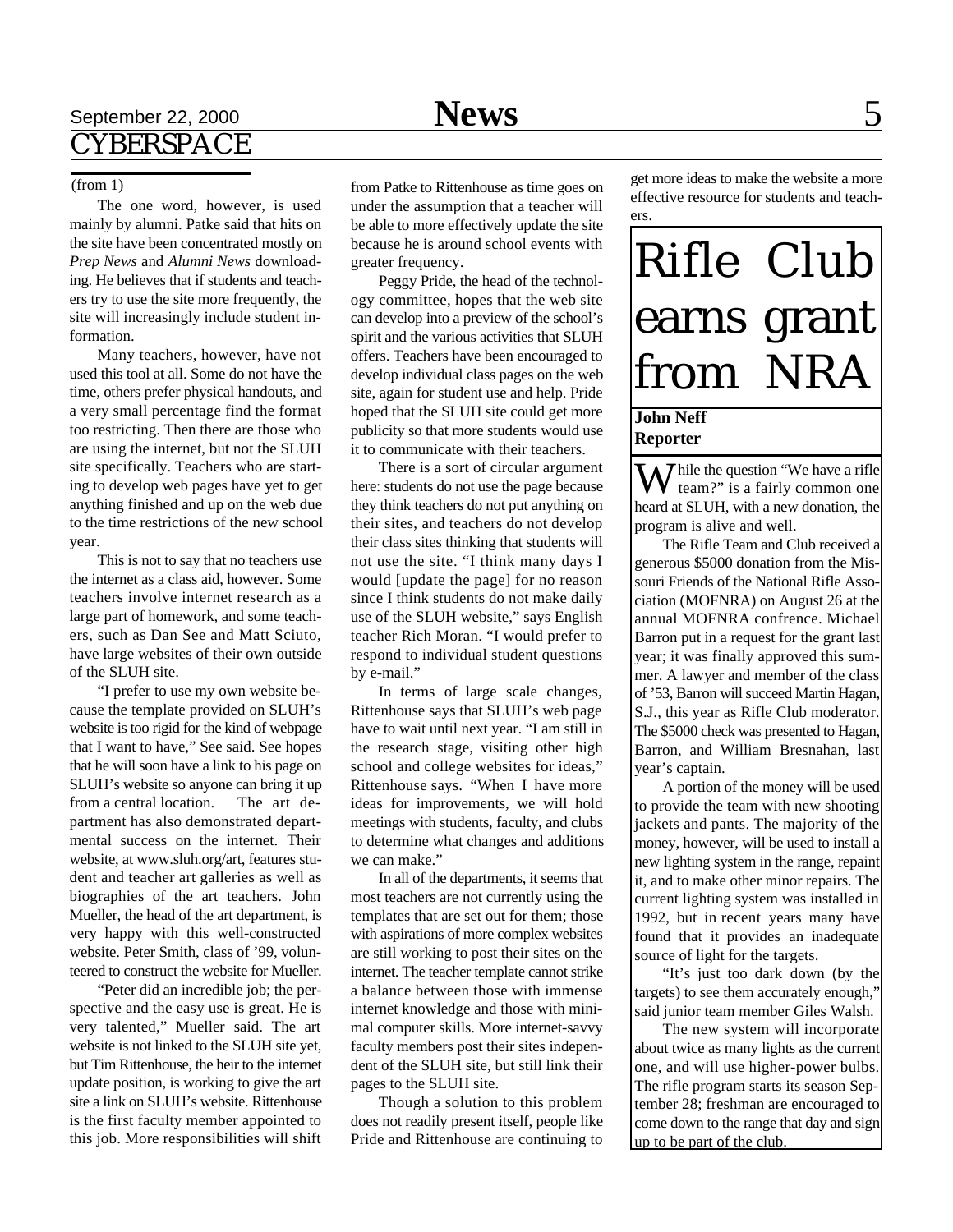#### **6** September 22, 2000 New faculty: They just won't stop *Jean Elliott: Math Department* though she enjoys the challenge of teaching math, she does not want to pester SLUH students with homework consistfaith in the school. "I love the fact that there's a Mass **News**

#### **Brian Kane Reporter**

The variable 'a' represents the amount<br>of faculty at St. Louis U. High last he variable 'a' represents the amount year. Let's pretend that 73% of 'a' was fired, 2 teachers decided to take jobs at DeSmet, 5% retired, and 500 new teachers were hired. 287 teachers didn't need to come to school the first day. The square root of 7% of the number of teachers who attended school the first day is the number of students who did not come to school. Who will you turn to to figure out how many students were not at school on our first day? Jean Elliott, a new SLUH math teacher, might be a place to start.

Teaching is certainly not new for Elliott, an Iowa native who has been educating in the St. Louis area for 21 years out of her 30 years of teaching math. The logic involved in teaching math has held her interest throughout the years. But aling of hundreds of problems similar to the algebraic nightmare at the top of the article.

" If I'm a re-

a l l y g o o d teacher, I can m a k e math accessible to a lot m o r e kids and



make it not seem so dry and difficult," she notes.

Something that may not be so familiar to Elliott is the way students work at SLUH. The serious nature that students have about their education and the college-level quality of the staff have made good impressions on her. She has also noted the prominence of the Catholic every day," said Elliot. " I just think that's a wonderful opportunity. I've never been at a school where the day begins in prayer, and I think that's important."

During her 21 years teaching in St. Louis, DuBourg High School was Elliott's place of employment. Two of her four children attended DuBourg during her time there, and she also taught alongside some current SLUH faculty members, including fellow math department member Tom Flanagan and Spanish teacher Charlie Merriott.

Elliott changed schools partly because she felt it was a time in her career for a change. She said, "the opportunity to teach at SLUH was just too hard to resist," she says.

And while all good things come to an end, Elliott expresses a desire to stay at SLUH for quite a while, living her dream of educating kids for the future.

Said Elliot, "I like to teach. I can't imagine myself doing anything else."

### *Ken Ferrigni: Drama Department*

#### **Dan Lawo Reporter**

K en Ferrigni, a native of the Loop area<br>
and 1993 SLUH graduate, is one of  $\mathbb Z$  en Ferrigni, a native of the Loop area the newest additions to our drama department, and a member of the Alumni Service Corps.

Some of you may recognize the name because of Becky Ferrigni, from the math department. No, they are not married; he is her brother-in-law. Ferrigni is here at SLUH to assist in teaching Acting Improv, Oral Communcations, and Latin III. He is the moderator of the circus club as well. Well-trained for the positions, he has attended Boston University, and Washingon University in St. Louis, where he received his major in acting.

To give him an even stronger background on the stage, for the past two and a half years he lived in Los Angeles, where he

was working on s m a l l films and commercials. A l -

though he enjoyed lounging around in s u n n y



Now that he is a teacher and not just an enthusiastic student, he seems to think that the student body at SLUH is better now than it was in '93.

He claims that, "it's just a great school, and the faculty is great. As a teacher, I can now appreciate how smart and diverse the students are. When I was going here it was all about competition. I never saw the whole picture."

His favorite thing about being a part of the great SLUH theatre department is woking under Joe Schulte, a forty-three year veteran. Ferrigni was selected for his job as a volunteer for the Alum Service Corps, and is only guaranteed to stay for a year. The Alumni Service Corps is a Jesuit organization that allows young alumni who are interested to teach for a year as volunteers. He's not really sure what he is going to do at the end of the year. Ferrigni hopes to stay at SLUH a while longer and then find a permanent job. However, he doesn't rule out a teaching career at SLUH.

"I might stick with it," he says, "It's hard to make these decisions when you're young like this."

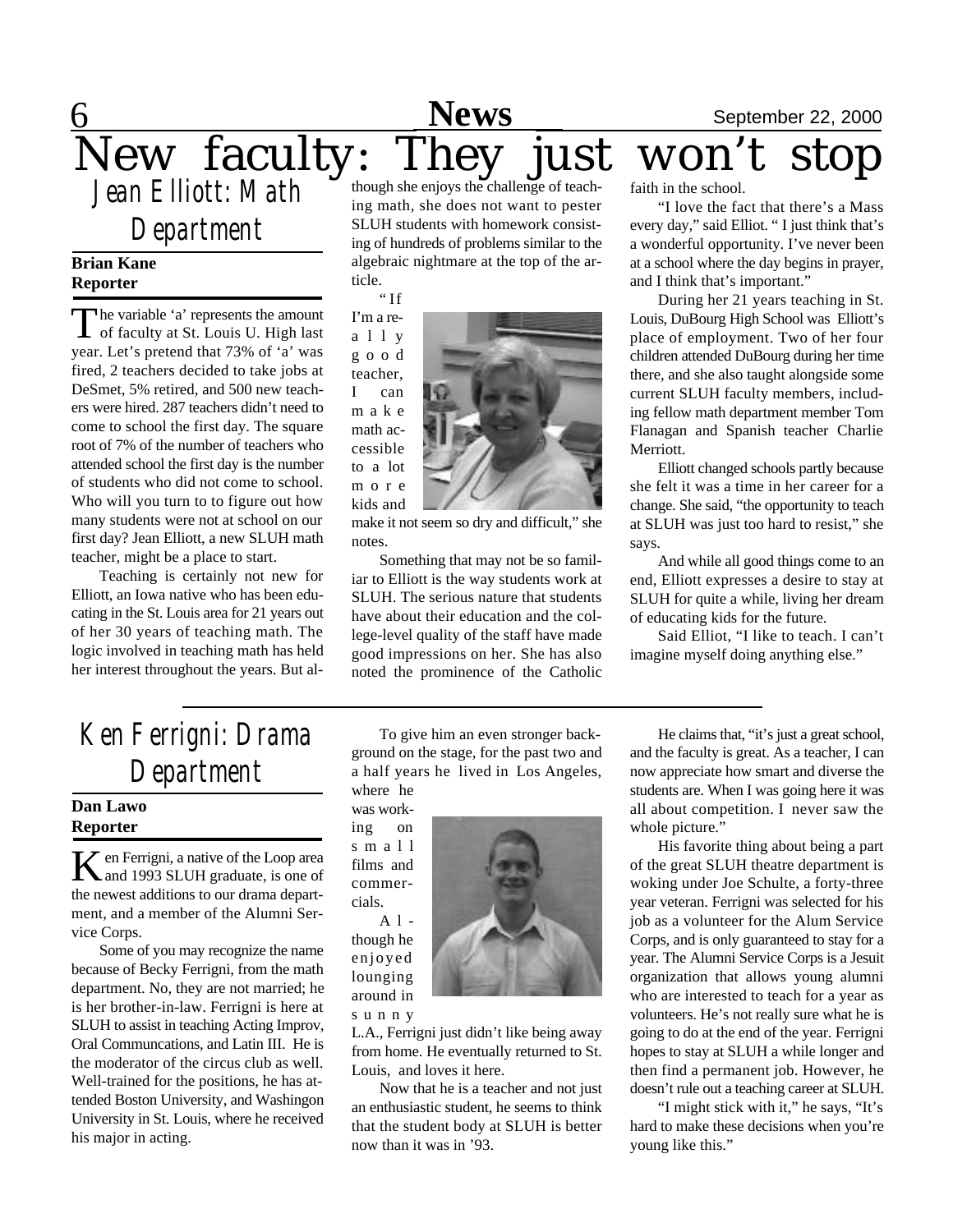### **Sports**

### September 22, 2000 **News** 5 **POPTS** 7

# Soccerbills roll on 4 game win streak

#### **Garry Holland Reporter**

Let Saturday, the varsity soccer team<br>opened its MCC season at home verast Saturday, the varsity soccer team sus DeSmet. Cheered on by the rabid blue students who had just trotted over from Forest Park in this year's version of the Running of the Bills, the team started strong.

From the first whistle, the Soccerbills charged to the DeSmet goal. Only minutes into the game, SLUH flooded the DeSmet goal area, where a crossing pass squeezed past the confused DeSmet defenders for James Twellman to tap in. After taking the early lead, the team played with confidence and enthusiasm while trying to add to their lead.

One of the top teams in the area, DeSmet fought back, but the SLUH defense repelled every Spartan attack. Returning from a severely sprained ankle suffered in the last meeting against DeSmet, Kyle Ottwell, blanketed the DeSmet offense with help from Stan Simek and Ian Mulligan. Such defense is the reason head coach Charles Martel has

### Water Polo Box Scores

### **SLUH vs. John Burroughs 9/18**

SLUH 9, John Burroughs 3 SLUH:16 steals Sophomores Phil Abram and Bill Dahlmann make their Varsity debut

### **SLUH vs. Ladue 9/20**

SLUH 12, Ladue 1 Kevin Rose: 4 Goals

### **J.V. vs. Principia 9/21** SLUH 19, Principia 1

### **Key Statistic**:

Kevin Rose has 11 goals in his last 3 games to lead the Varsity team.

been impressed with the defensive effort; the team has allowed only three goals in its first ten games.

Most of the Spartans acknowledged



DiRamondo in a SLUH victory

the defeat with class and sportsmanship, but senior captain Mike Amberlsy, frustrated by the marking of the SLUH defense, punched Ian Mulligan, knocking him to the ground. The referee saw the blow and ejected Ambersly for the few remaining minutes of the game. When time finally expired, the Bills had made their early goal stand and walked away with their first MCC win.

**GAU** With this new momentum, the team headed to Soccer Park for the annual CYC Tournament. Playing games on Monday, Tuesday, and Wednesday, the

#### (from 3)

an auotmated broadcast will run. Now a few of you (all of you) may be thinking to yourselves, "We have a radio station?" Yes, yes we do. The pessimists out there will say, "Yeah, but it only broadcasts to Vandeventer." Boy are they wrong. In fact, the Pulse broadcasts worldwide over the Internet at www.sluh.org and at www.live365.com.

Among our lengthy list of goals for the year is applying for and recieving an FCC liscence so that we are able to broadcast over longer distances. We hope to be broadcasting over a five or six mile radius by the end of the school year. Another of our major undertakings is going to be Pulse Jam. Pulse Jam will be a concert

team excelled.

The team faced Eureka in Monday night's game, which marked the return of senior David Brooks. Brooks celebrated by netting a goal and Kevin McCarthy added another as the team won 2-0.

Tuesday the Bills faced the top-ranked 3A powerhouse Aquinas Mercy. The team continued their dominant play as the scoring duo of Brooks and McCarthy again contributed two stellar goals and knocked off Aquinas in a big victory.

The three-day sweep was completed Wednesday when the Soccerbills defeated Belleville West 2-0. Illinois native Frank Simek's free kick blast beat the Belleville goalkeeper and led the team to victory.

This weekend, the squad heads into the semi-finals of the CYC Tournament against top-ranked and undefeated Chaminade College Prep. The team invites all fans to see the contest Friday night; the finals will be held the following evening.

STUCO Treasurer Brian Ikemeier viewed the team this weekend and offers this asessment: "The team has the speed of a mongoose and the reflexes of a jackal, and if the team wins this weekend, I will shave Tom Chibnall's sideburns with a chainsaw next week."

featuring Cowboy Mouth, Mesh, or the Urge along with local SLUH talent. More information about this event will be available in the future. Anyone interested in being a disc jockey for KUHI, 91.9, The Pulse, can obtain (pick up) an application from the broadcast studio (janitor's closet) in the Jesuit wing. Until next time, tune into 91.9 or log onto www.sluh.org to hear SLUH's student-run radio station, The Pulse. Song requests are always welcome and appreciated at pulse@sluh.org or a 531-2753 (that's area code 314 for you west county folks)

Sincerely,

Mike Gau '02

P.S.- My thanks to Paddy Kelleher for tips on how to be funny in a letter to the editors.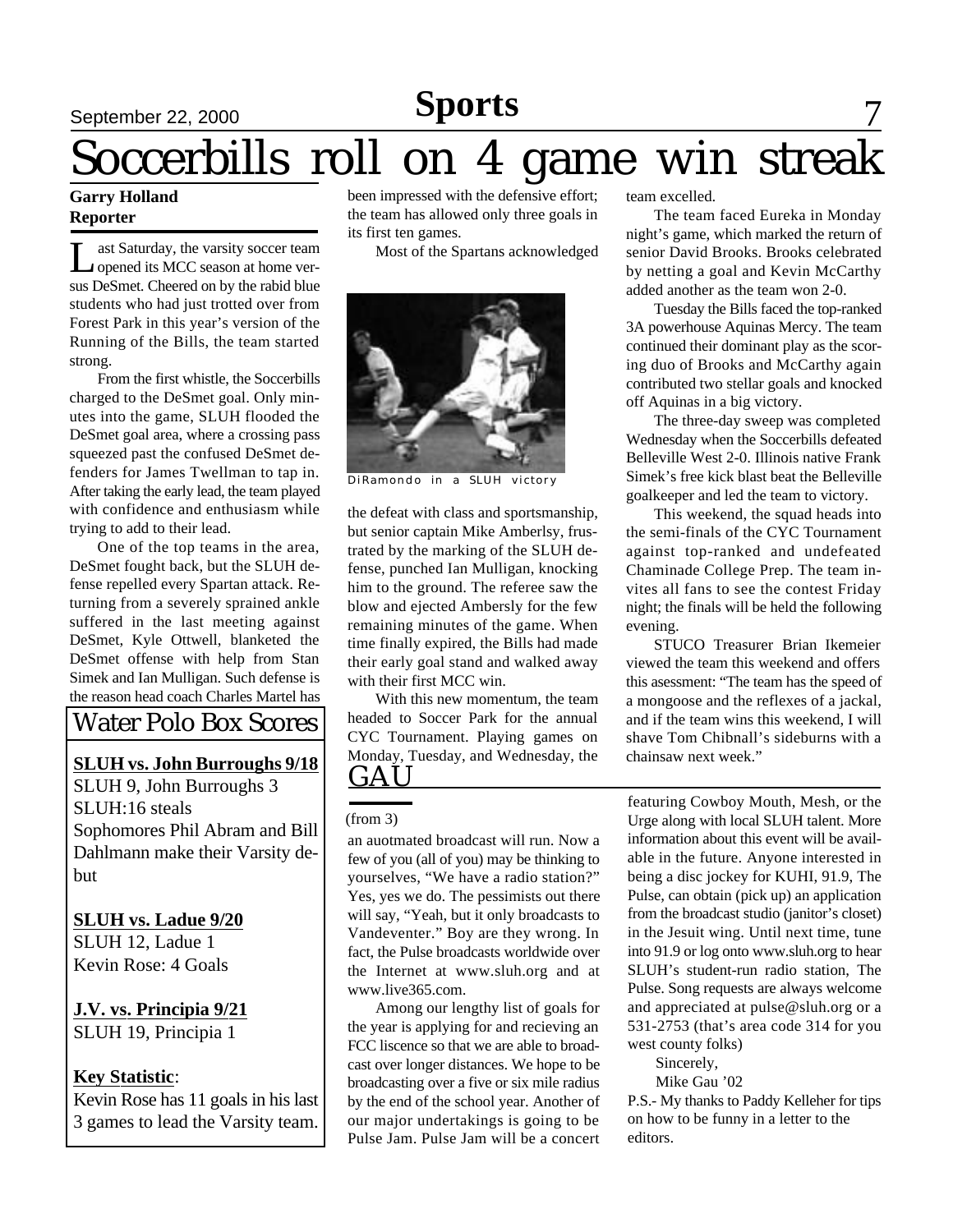### 8 **Sports** September 22, 2000 Footbills shut out Chaminade 14-0 **Sports**<br> **Sult Chaminade**

#### **Shawn Furey Reporter**

Coming off a strong showing against<br>
perennial powerhouse Kirkwood the **I** oming off a strong showing against week before, the Junior Bills hoped to carry the momentum into last Friday's game against the school of a thousand mascots. With the offensive line slightly tweaked, and the same rock-solid defense intact, expectations were high for the game against MCC foe Chaminade.

Riding on a game-high fourteen tackles by a bull named Matt Sinclair, and seven solid tackles from junior Craig Schlapprizi, the Junior Bills allowed no room for the Chaminade offense. Cornerback Ben Purcell, who intercepted

a Chaminade pass for one of the six takeaways by the Billikens, remarked on the stoutness of the defense, saying, "We know the offense is still trying to find the



Zach Schmidt runs against Chaminade

# Cross Country Bills take 4th at Sioux Passage

### **Tom O'Brien Core Staff**

Last Saturday, the cross-country team traveled up to Sioux Passage park to compete in the Paul Enke Invitational. The varsity turned in a fine finish of fourth out of a total of thirty teams.

Ryan Hatch once again turned in a fast third-mile time of 5:25 and came in first for the team in 15th place. Other close finishers included Tom O'Brien at 16th, Dave Godar at 18th, and Patrick Leinaur at 25th. Team captain Dan Leinaur wasn't able to finish the race because he was sick, but SLUH still managed to finish only one point behind Desmet.

DeSmet is supposed to be the powerhouse in the Saint Louis area this year with two returning all-state runners, but the Junior Bills, who have not been totally healthy all year, have competed well as a team, staying dangerously close to the Spartans in the past two meets. The varsity members think that they have a shot at Desmet this weekend at the Hancock Invitational.

In the JV race, Jason Towers ran away with a time of 18:39 and a race place of third. He led the team to a second place finish among the thirty teams present.

 Close behind Towers was Chris Crews, who had a great race with a finish of 4th. Other contributors to the squad were Ghassen Mohsen, Geoff Hadler, and Richard Spicer. Towers summed up his race with these words: "I just ran as hard as I could for as long as I could."

SLUH's B-team turned in a huge race on Saturday. Comprised of all sophomores, the team came in first out of all thirty teams. Led by Drew Noblot, the sophomore squad won the race with a score of 75. Noblot had a huge breakthrough, defeating Peter Schaefer for the first time; Schaefer ran a disappointing 19:23.

Schaefer hopes to improve on his time as he will race along with the rest of SLUH tomorrow at Jefferson Barracks; the second-biggest meet of the year for the teambegins at 10:00 a.m.

perfect combination, and we just need to let them know we can win games as a defense until they really start to click."

Chaminade tailback Pat Hardin said of the SLUH steel curtain, "They swarm the ball like none other...if you lose forward momentum, you're dead."

The scoring started for the Jr. Bills on their second possession. Junior safety Chris Finney returned a fumble for 53 yards, which set up a 6-yard TD rush for Zach Schmitt. Greg Scott's extra point put the Bills up 7-0. The team had several more opportunities in the first half, but ran into some tough Chaminade defense and went into halftime still leading by 7.

To begin the second half, the Junior Bills had a new quarterback in the game: sophomore Dossie Jennings. His enthusiasm and athletic ability were apparent right away as he danced his way down the sidelines on a sweep play on his second play at quarterback. Fifty-three yards later, Jennings was finally dragged down by the Chammies.

Jennings was very pleased to play against Chaminade and to earn a starting spot against Vianney as well, saying, "I really look forward to being able to start my first game at the varsity level."

Besides the stellar play of the defense, there were two other brilliant aspects to the game. One was the steady rushing of Zach Schmitt, who accumulated 124 yards on 27 carries. The other was an amazing one-handed grab by junior receiver Tim Boyce, who managed to reach behind himself, snag the pass, and somehow accelerate past the Chaminade safeties at the same time. The catch went for a touchdown which ended Chaminade's hopes late in the game. The Bills held on for the 14-0 win and raised their record to 2-1.

Coach Gary Kornfeld feels strongly that "the team, especially the offense, really improves with each game, and as long as we continue to play our kind of football and stick to our game plan, things will keep improving."

With a bye week following the Vianney game, the team should have ample time to rest players and prepare for the second half of the season.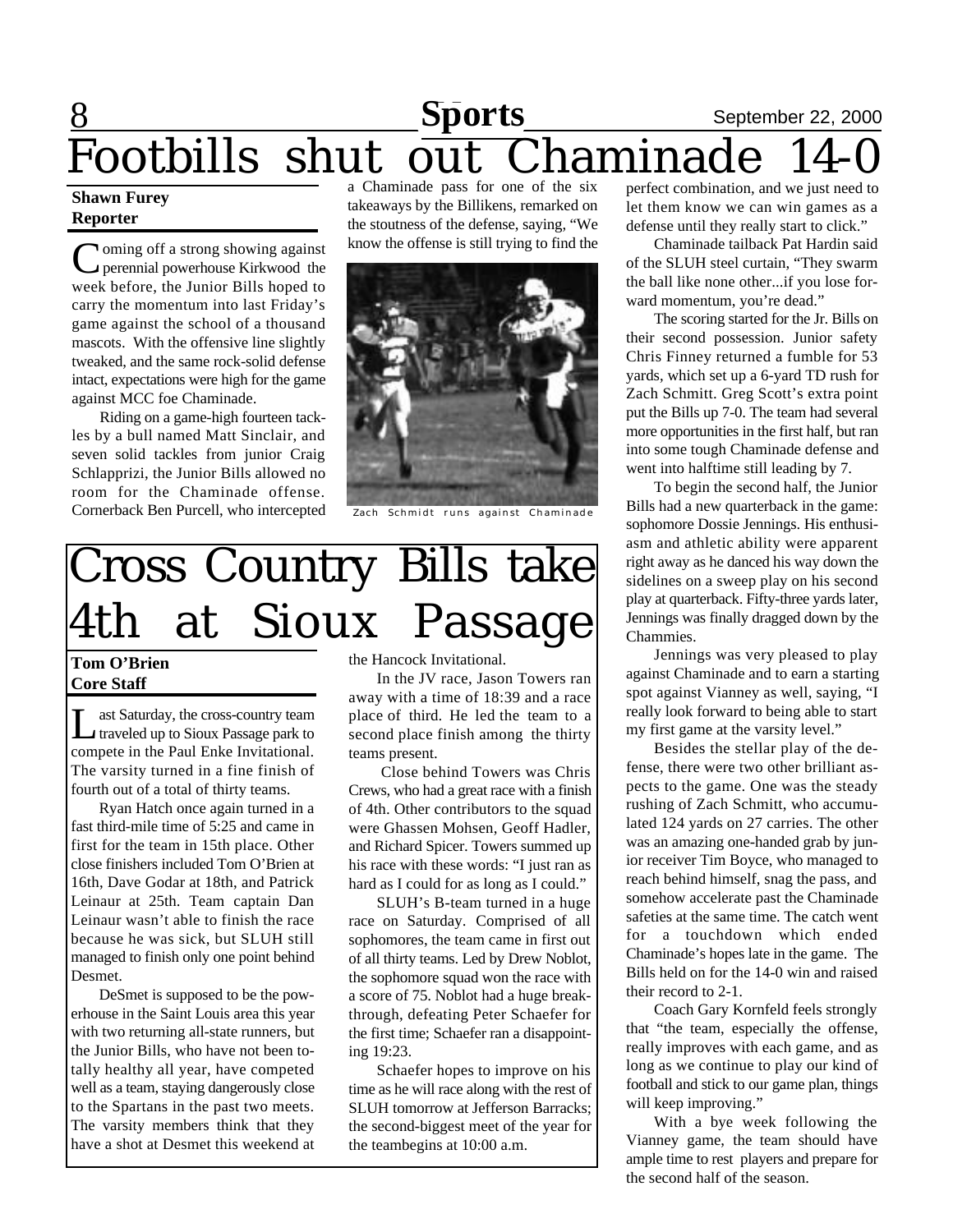# September 22, 2000 **Feature** 9 Smokin' in the rec-room: A history

#### **Justin Austermann Feature Editor**

If a current St. Louis U. High student were to take a walk through SLUH as it appeared in the 1970s, he may be struck by a few things: the pervasive smell of chalk dust, the lack of a theater building, the freshmen smoking cigarettes in the rec-room...Wait a minute! Students can't...I mean, doesn't the student handbook say...won't demerits and/or jugs?

Oh, dear. This is too complicated.

As a SLUH student, it is easy to imagine ourselves as part of a continuum. In many ways we are, but it is a continuity that depends on adaptation.

Even in the 1930s, SLUH was constantly changing. When young seminarian Martin Hagan, S.J., visited the campus for the first time in 1937, a senior smoking room was the most recent addition.

phones to the rear entrance of the weight room.) Not a bad idea, but why did the memory of it make every person I interviewed cringe? Well, its remote location made supervision unlikely; there weren't even passers-by to notice if a couch cushion were to catch fire.

Not to be out-done, the juniors soon built a "smoker" in the corner of the rec room where the bookstore is currently located. Down at the bottom of the ash tray, so to speak, the freshman smoking



From the 1965 yearbook, a view of the once-common student smoker

At a time when high school smoke rooms were "almost unheard of," Hagan recalls a room large enough to contain the current science and foreign language departments.

By the time Hagan returned in 1952, the smoking lounge had moved to the basement, occupying what is now the computer classroom. Sorry guys—still seniors only.

In the 1960s the nation was in the midst of a social revolution, and SLUH became swept up in it—as much as a century-old Jesuit institution is able to be swept up in anything. A new sophomore counselor opened the door to tobacco equality by allowing his advisees to smoke during counseling sessions. To further encourage a relaxed environment, the counselor set up a sophomore lounge underneath the secret back stairway. (By "secret back stairway," I mean the stairs near the cafeteria, leading from the pay

"lounge" consisted of a couple of tables in the middle of the rec room. But, I guess a couple of tables was better than our modern equivalent—suspension!

By the early 1980s, the bandwagon began to move again, and SLUH was eager to hop aboard. As new medical research made smoking less desirable, administrators began to phase out oncampus smoking. According to Jeff Harrison, S.J., the school's efforts were basically, "a reflection of society's changing values."

Eventually, smoking was evicted allowed only on an outside patio underneath the library. Finally, in 1987, former Dean of Students Art Zinselmeyer announced that smoking on campus would be abolished entirely the following year. Zinselmeyer cites "President Reagan's attempt to reduce drug abuse in schools,"

as an influence on the decision. Also, the social climate during the decade that popularized such bastions of rightousness as TREND made the change fairly uneventful.

Zinselmeyer helped lessen the impact of the prohibition on students by being initially lenient, but did not face much of a problem thanks to the rule's "general acceptance among students." Since that time, the policy has become gradually stricter, but Dean of Students

> Eric Clark does not forsee any changes in the near future.

> Ironically, the only major smoking-related fire occured a few years *after* the ban. On the last school day of the year, a few students who were smoking on the stage of the old auditorium had to make a quick exit when they heard footsteps on the other side of the curtain. In their eagerness to get back to class, a cigarette butt was dropped amid the scenery on which they were lounging. A mattress caught

fire and the alarm rang, but everyone assumed it was an end-of-the-year prank. Disaster was narrowly averted by an unlikely hero: Theater Director Joseph Schulte recalls a Josten's (class ring company) representative bursting into the auditorium and smothering the inferno.

The roller-coaster history of on-campus smoking is not only representative of SLUH history, it reflects the changing values of our society over the last century. In many ways, we represent both the history and values of our community. We deal with isolated issues and make independent decisions, yet somehow arrive in roughly the same place as everyone else who is making independent decisions. As a school we struggle between acceptance of societal norms and dedication to the Jesuit values on which we are based. Often, the balance is tenuous. Sometimes, it's simply up in smoke.